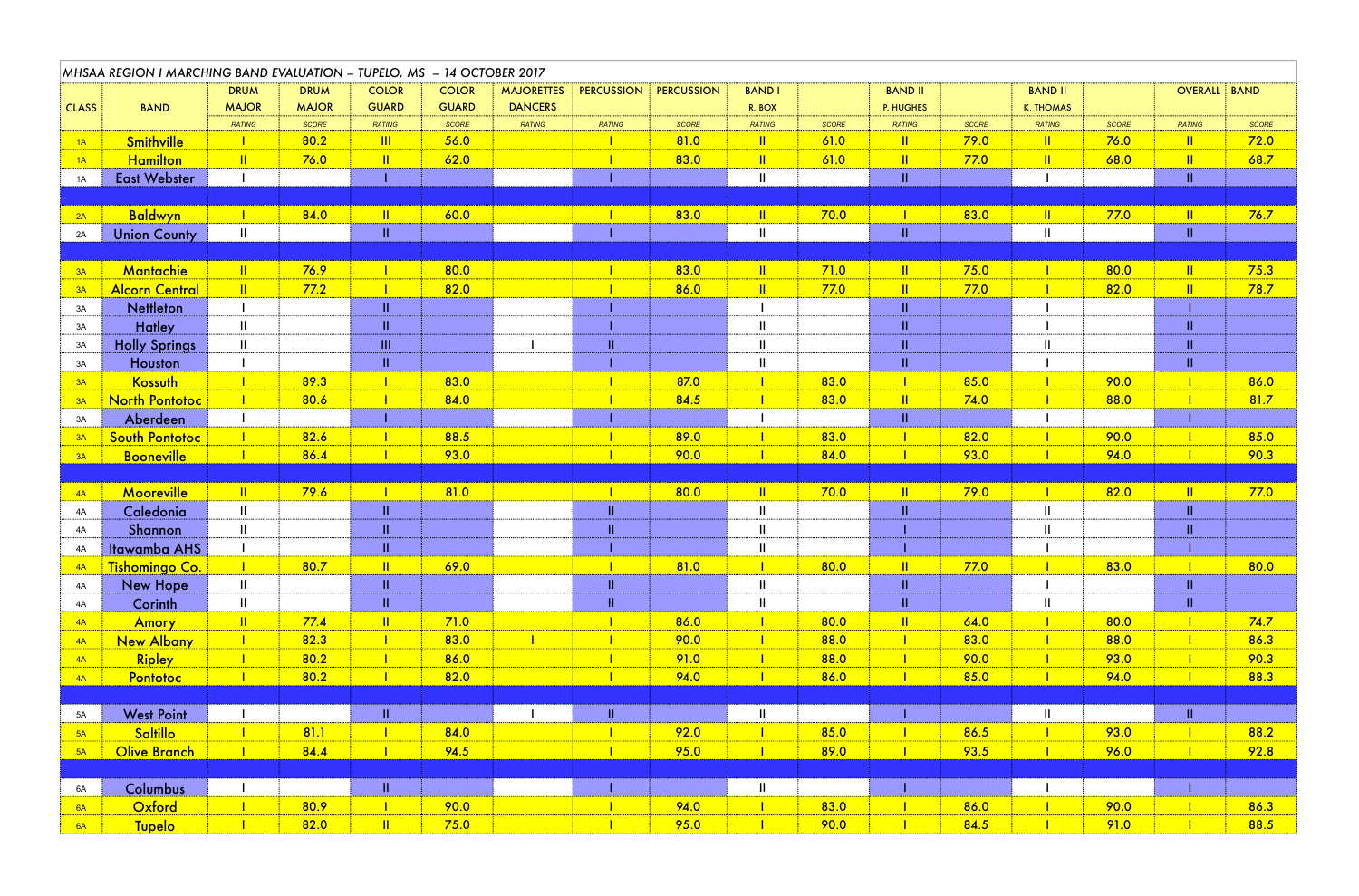|              |                          | <b>DRUM</b>   | <b>DRUM</b> |               |       | COLOR COLOR MAJORETTE  | <b>DRUM</b>   | <b>Drum</b> |              | <b>JUDGE</b> |                               | <b>JUDGE</b> |               | <b>JUDGE</b> |                              | <b>OVERALL</b> |  |
|--------------|--------------------------|---------------|-------------|---------------|-------|------------------------|---------------|-------------|--------------|--------------|-------------------------------|--------------|---------------|--------------|------------------------------|----------------|--|
| <b>CLASS</b> | <b>BAND</b>              | <b>MAJOR</b>  | MAJOR       |               |       | GUARD GUARD DANCE LINE | <b>LINE</b>   | Line        |              | Knight       | <b>McAfee</b><br>RATING SCORE |              | Min           |              | <b>BAND</b><br><b>RATING</b> |                |  |
|              |                          | <b>RATING</b> | Score       | <b>RATING</b> | Score | <b>RATING</b>          | <b>RATING</b> | Score       | RATING       | SCORE        |                               |              | <b>RATING</b> | SCORE        |                              | SCORE          |  |
| 2A           | Eupora*                  | T             | 83          | $\mathbf I$   | 83    | N/A                    | I             | 80          | $\mathbf{I}$ | 80           | I                             | 80           | I             | 88.5         | I                            | 82.8           |  |
| 2A           | <b>Calhoun City®</b>     | I             | 88          | $\mathbf I$   | 87    | N/A                    | $\mathbf{I}$  | 82          | $\mathbf{I}$ | 80           | $\mathbf I$                   | 82           | $\mathbf I$   | 87           | I                            | 83.0           |  |
| 2A           | Winona*                  | I             | 80          | $\mathbf I$   | 82    | N/A                    | I             | 83          | $\mathbf{I}$ | 82           | I                             | 85           | $\mathbf{I}$  | 78.0         | I                            | 81.7           |  |
|              |                          |               |             |               |       |                        |               |             |              |              |                               |              |               |              |                              |                |  |
| 3A           | <b>Water Valley</b>      | Com.          | Com.        | $\mathbf{I}$  |       | N/A                    | $\mathbf{I}$  |             | $\mathbf{I}$ |              | $\mathbf{I}$                  |              | $\mathbf{I}$  |              | $\mathbf{I}$                 |                |  |
| 3A           | <b>JZ George*</b>        |               | 81          | $\mathbf{I}$  | 61    | N/A                    | $\mathbf{I}$  | 70          | I            | 82           | $\mathbf I$                   | 88           | I             | 80.5         | I                            | 83.5           |  |
| 3A           | Independence*            | I             | 85          | $\mathbf{H}$  | 65    | N/A                    | $\mathbf{I}$  | 81          | $\mathbf I$  | 89           | I                             | 90           | $\mathbf I$   | 88           | I                            | 89.0           |  |
| 4A           | <b>Greenwood</b>         | $\mathbf{I}$  |             | $\mathbf{I}$  |       | I                      | I             |             | $\bf{I}$     |              | I                             |              | I             |              | I                            |                |  |
| 4A           | <b>Senatobia</b>         | $\mathbf I$   |             | I             |       | N/A                    | I             |             | $\mathbf{I}$ |              | $\bf{I}$                      |              | $\bf{I}$      |              | $\mathbf I$                  |                |  |
|              |                          |               |             |               |       |                        |               |             |              |              |                               |              |               |              |                              |                |  |
| <b>5A</b>    | <b>Cleveland Central</b> | I             |             | $\mathbf{I}$  |       | N/A                    | $\mathbf{I}$  |             | $\mathbf{I}$ |              | $\mathbf{I}$                  |              | $\mathbf{I}$  |              | $\mathbf{I}$                 |                |  |
| <b>5A</b>    | <b>Lake Cormorant</b>    | I             |             | I             |       | N/A                    | I             |             | $\bf{I}$     |              | I                             |              | I             |              | I                            |                |  |
| <b>5A</b>    | Lafayette Co.            | I             |             | I             |       | N/A                    | I             |             | $\bf{I}$     |              | I                             |              | I             |              | I                            |                |  |
| 5A           | <b>Center Hill*</b>      |               | 84          | $\mathbf I$   | 90    | N/A                    | I             | 92          | I            | 93           | I                             | 92           | I             | 91.5         |                              | 92.2           |  |
| 5A           | Lewisburg*               | Ī             | 90          | $\mathbf I$   | 93    | N/A                    | I             | 94          | I            | 93           | I                             | 93           | I             | 93           |                              | 93.0           |  |
| <b>5A</b>    | <b>Grenada</b>           | I             |             | I             |       | N/A                    | I             |             | $\bf{I}$     |              | I                             |              | I             |              | I                            |                |  |
|              |                          |               |             |               |       |                        |               |             |              |              |                               |              |               |              |                              |                |  |
| 6A           | <b>Starkville</b>        | T             |             | I             |       | N/A                    | I             |             | $\mathbf{I}$ |              | I                             |              | $\bf{I}$      |              | $\bf{I}$                     |                |  |
| 6A           | <b>Greenville</b>        | $\mathbf{I}$  |             | III           |       | $\mathbf{I}$           | $\mathbf{I}$  |             | Ш            |              | III                           |              | III           |              | III                          |                |  |
| 6A           | Southaven*               | I             | 84          | $\mathbf I$   | 90    | N/A                    | I             | 89          | $\bf I$      | 94.5         | I                             | 95           | т             | 95.5         | I                            | 95.0           |  |
| 6A           | <b>South Panola</b>      | I             |             | I             |       | N/A                    | I             |             | $\bf{I}$     |              | I                             |              | I             |              | I                            |                |  |
| 6A           | Hernando*                | I             | 87          | I             | 94    | N/A                    | I             | 95          | I            | 95.5         | I                             | 97           | I             | 95           | I                            | 95.8           |  |
| 6A           | <b>DeSoto Central*</b>   | т             | 86          | $\mathbf I$   | 96    | N/A                    | т             | 93          | T            | 96.8         | т                             | 98           | T             | 96.5         | т                            | 97.1           |  |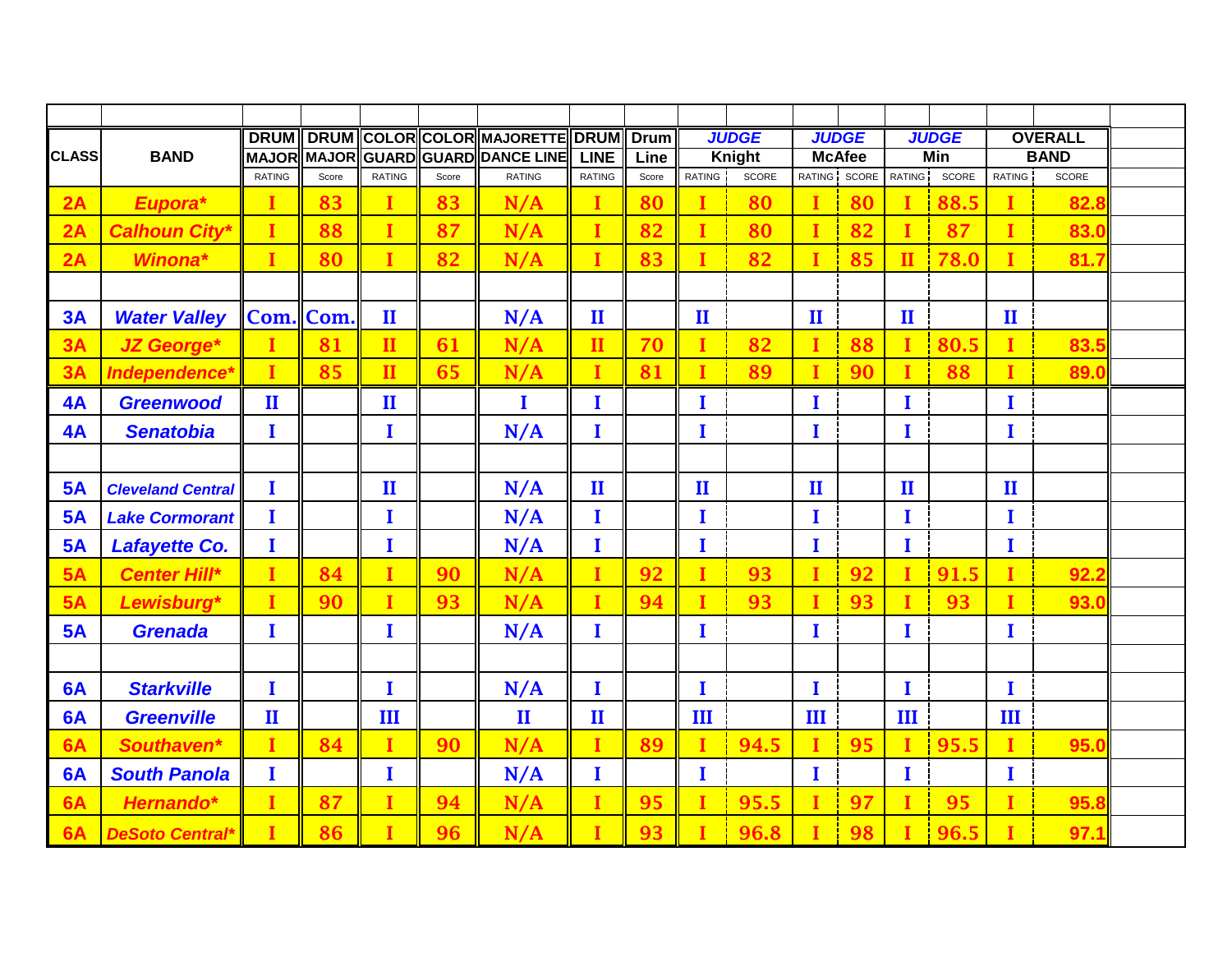|                 | MHSAA REGION III STATE MARCHING EVALUATION - SCOOBA, MS - OCTOBER 14, 2017 |                             |      |                                                             |     |                             |    |                            |    |                          |              |                                       |              |                            |              |                               |              |
|-----------------|----------------------------------------------------------------------------|-----------------------------|------|-------------------------------------------------------------|-----|-----------------------------|----|----------------------------|----|--------------------------|--------------|---------------------------------------|--------------|----------------------------|--------------|-------------------------------|--------------|
| <b>CLASS</b>    | <b>BAND</b>                                                                | <b>DRUM</b><br><b>MAJOR</b> |      | <b>COLOR</b><br><b>GUARD</b>                                |     | <b>DANCE</b><br><b>LINE</b> |    | <b>DRUM</b><br><b>LINE</b> |    | <b>BAND</b><br>Smart     |              | <b>BAND</b><br>Hooten                 |              | <b>BAND</b><br>Henson      |              | <b>OVERALL</b><br><b>BAND</b> |              |
|                 |                                                                            |                             |      | Rating Score   Rating   Score   Rating Score   Rating Score |     |                             |    |                            |    | <b>Rating</b>            | <b>Score</b> | Rating                                | <b>Score</b> | Rating                     | <b>Score</b> | Rating                        | <b>Score</b> |
| 1A              | Sebastopol                                                                 |                             | 86   |                                                             | 80  |                             |    | $\mathbf{II}$              | 75 |                          | 80           | $\mathbf{II}$                         | 70           | $\mathbf{II}$              | 73           | $\mathbf{II}$                 | 74.3         |
| 1A              | <b>Stringer</b>                                                            |                             | 83   | $\mathbf{II}$                                               | 76  |                             |    |                            | 80 | $\mathbf{II}$            | 66           | $\mathbf{I}$                          | 65           | $\mathbf{II}$              | 70           | $\mathbf{II}$                 | 67           |
| $\overline{2A}$ | Philadelphia                                                               | N/A                         | N/A  | N/A                                                         | N/A |                             |    | $\mathbf{II}$              |    | Ш                        |              | $\mathbf{II}$                         |              | $\mathbf{II}$              |              | Ш                             |              |
| 2A              | Clarkdale                                                                  |                             | 92   | $\mathbf{I}$                                                | 91  |                             |    |                            | 81 | $\overline{1}$           | 80           | $\overline{\mathbf{u}}$               | 76           | T                          | 80           |                               | 78.7         |
| 2A              | <b>Scott Central</b>                                                       |                             | 89   |                                                             | 91  |                             |    |                            | 82 | T                        | 82           | $\overline{\mathbf{u}}$               | 74           |                            | 80           |                               | 78.7         |
| 2A              | <b>Mize</b>                                                                |                             | 81   |                                                             | 85  |                             |    |                            | 86 |                          | 85           |                                       | 85           |                            | 84           |                               | 84.7         |
| $\overline{2A}$ | Newton                                                                     |                             |      | III                                                         |     | $\mathbf{H}$                |    |                            |    | $\mathbf{II}$            |              | $\mathbf{II}$                         |              | $\mathbf{II}$              |              | Ш                             |              |
| 2A              | Lake                                                                       |                             |      | $\mathbf{II}$                                               |     |                             |    |                            |    | $\mathsf{II}$            |              | $\begin{array}{c} \hline \end{array}$ |              | $\ensuremath{\mathsf{II}}$ |              | $\mathbf{I}$                  |              |
| 2A              | <b>Enterprise</b>                                                          |                             | 88   | $\mathbf{I}$                                                | 90  |                             |    |                            | 84 | $\mathbf{I}$             | 83           |                                       | 80           | $\mathbf{I}$               | 82           |                               | 81.7         |
| 2A              | <b>Union</b>                                                               |                             | 85   | $\mathbf{I}$                                                | 93  |                             |    |                            | 84 |                          | 85           |                                       | 83           |                            | 86           |                               | 84.7         |
| 3A              | Choctaw County                                                             | Comments<br>Only            |      |                                                             |     |                             |    |                            |    |                          |              |                                       |              |                            |              |                               |              |
| $\overline{3A}$ | Seminary                                                                   |                             |      |                                                             |     |                             |    |                            |    |                          |              |                                       |              |                            |              |                               |              |
| 3A              | S. E. Lauderdale                                                           |                             |      |                                                             |     |                             |    |                            |    | $\mathbf{I}$             |              |                                       |              |                            |              |                               |              |
| 3A              | <b>Morton</b>                                                              |                             | 82.5 |                                                             | 82  |                             |    |                            | 80 | $\overline{\mathsf{II}}$ | 74           | $\overline{\mathsf{I}}$               | 75           | $\mathbf{II}$              | 76           | $\mathbf{II}$                 | 75           |
| 3A              | <b>Forest</b>                                                              |                             | 83.5 |                                                             | 91  |                             |    |                            | 83 |                          | 80           | $\overline{\mathsf{I}}$               | 77           | $\mathbf{II}$              | 76           | $\mathbf{II}$                 | 77.7         |
| $\overline{4A}$ | Noxubee County                                                             |                             |      | N/A                                                         | N/A | $\mathbf{H}$                |    |                            |    | Ш                        |              | $\mathbf{III}$                        |              | $\mathbf{II}$              |              | $\mathbf{H}$                  |              |
| 4A              | N. E. Lauderdale                                                           |                             |      | $\mathbf{II}$                                               |     |                             |    | Ш                          |    | Ш                        |              | $\mathbf{I}$                          |              | $\mathsf{II}$              |              | $\mathbf{II}$                 |              |
| 4A              | Quitman                                                                    | $\mathbf{I}$                | 90   |                                                             | 90  |                             |    |                            | 82 |                          | 86           |                                       | 86           | т                          | 87           |                               | 86.3         |
| 4A              | West Lauderdale                                                            |                             |      |                                                             |     |                             |    |                            |    | $\mathbf{I}$             |              | $\mathbf{I}$                          |              | $\mathbf{I}$               |              | $\mathbf{H}$                  |              |
| 4A              | Leake Central                                                              |                             |      |                                                             |     |                             |    | $\mathbf{H}$               |    | $\mathsf{III}$           |              | $\mathbf{III}$                        |              | III                        |              | III                           |              |
| 4A              | Louisville                                                                 |                             |      |                                                             |     |                             |    |                            |    | Ш                        |              | $\mathbf{II}$                         |              | $\mathbf{II}$              |              | $\mathbf{H}$                  |              |
| 4A              | <b>Newton County</b>                                                       |                             | 91   |                                                             | 84  |                             |    |                            | 82 |                          | 82           |                                       | 82           |                            | 80           |                               | 81.3         |
| 4A              | N. E. Jones                                                                | $\mathbf{I}$                | 94   | $\mathbf{I}$                                                | 94  |                             |    |                            | 90 |                          | 89           |                                       | 87           | т                          | 88           |                               | 88           |
| 4A              | <b>Kosciusko</b>                                                           |                             | 95   |                                                             | 97  |                             |    |                            | 92 |                          | 91           |                                       | 92           |                            | 91           |                               | 91.3         |
| 5A              | <b>Wayne County</b>                                                        |                             |      |                                                             |     |                             |    |                            |    |                          |              |                                       |              |                            |              |                               |              |
| 5A              | Laurel                                                                     |                             | 91.5 | $\mathbf{I}$                                                | 82  | 1                           | 88 |                            | 86 |                          | 82           |                                       | 80           | $\mathbf{II}$              | 77           |                               | 79.6         |
| 5A              | <b>South Jones</b>                                                         |                             | 96   |                                                             | 95  |                             |    |                            | 92 |                          | 94           |                                       | 90           | Т                          | 92           |                               | 92           |
| 5A              | <b>Neshoba Central</b>                                                     |                             | 92.5 |                                                             | 96  |                             |    |                            | 94 |                          | 90           |                                       | 88           |                            | 88           |                               | 88.7         |
| 6A              | Meridian                                                                   |                             |      |                                                             |     |                             |    |                            |    |                          |              |                                       |              |                            |              |                               |              |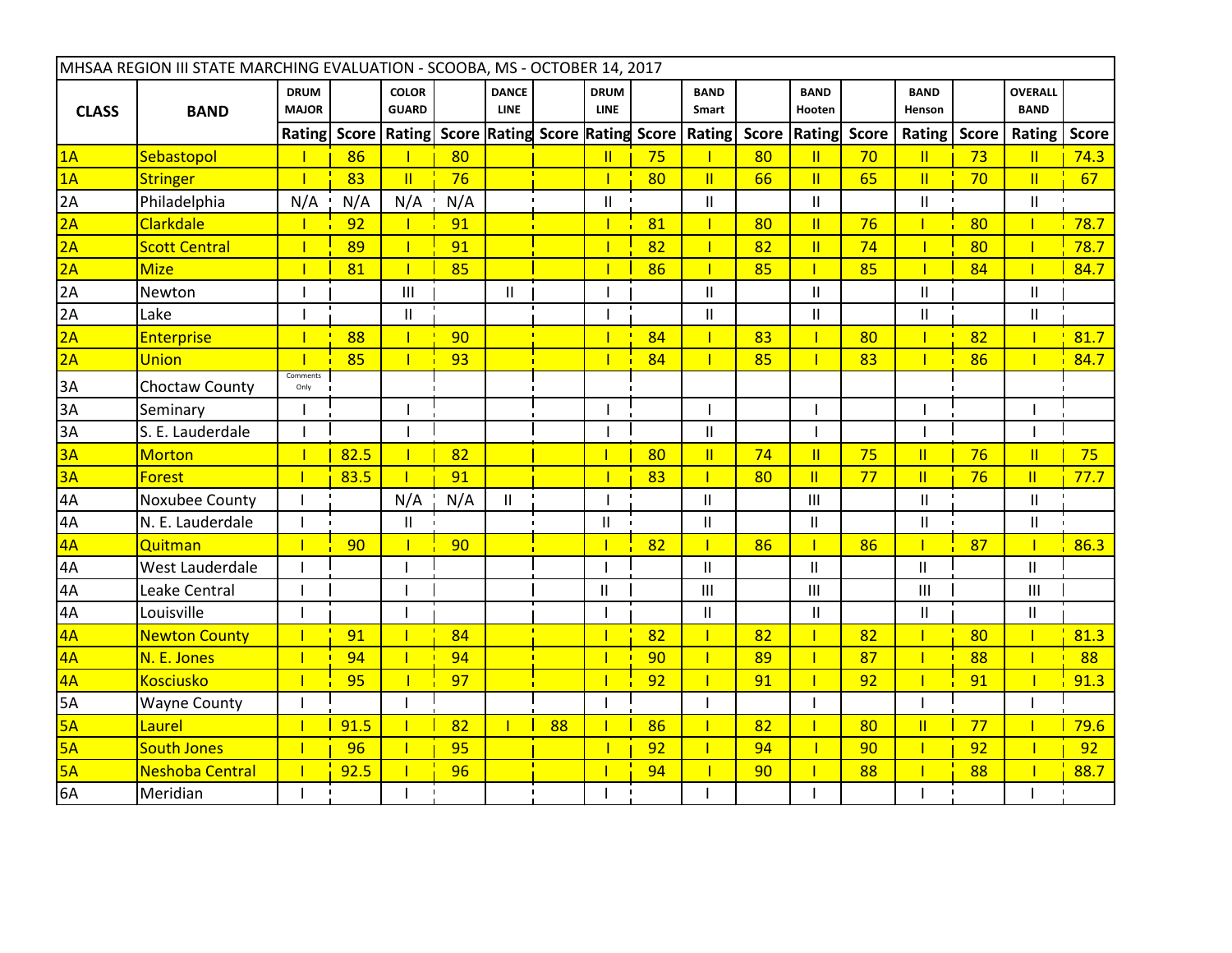| 2017 Region IV MHSAA State Marching Evaluation - Pearl, MS |                        |                            |              |               |              |                   |                           |                   |                                    |           |                |            |                   |       |                            |                |
|------------------------------------------------------------|------------------------|----------------------------|--------------|---------------|--------------|-------------------|---------------------------|-------------------|------------------------------------|-----------|----------------|------------|-------------------|-------|----------------------------|----------------|
|                                                            |                        | <b>DRUM</b>                | <b>DRUM</b>  | <b>COLOR</b>  | <b>COLOR</b> | <b>MAJORETTE</b>  | <b>PERCUSSION</b>         | <b>PERCUSSION</b> | <b>JUDGE</b>                       |           | <b>JUDGE</b>   |            | <b>JUDGE</b>      |       |                            | <b>OVERALL</b> |
| <b>CLASS</b>                                               | <b>BAND</b>            | <b>MAJOR</b>               | <b>MAJOR</b> | <b>GUARD</b>  | <b>GUARD</b> | <b>DANCE LINE</b> |                           |                   |                                    | C. Millet |                | J. Bubbett | <b>B.</b> Lambert |       |                            | <b>BAND</b>    |
|                                                            |                        | RATING                     | Score        | RATING        | Score        | RATING            | RATING                    | Score             | RATING                             | SCORE     | RATING         | SCORE      | RATING            | SCORE | RATING                     | SCORE          |
| 2A                                                         | Loyd Star              |                            | 90           |               | 80           |                   | $\mathbf{II}$             | 76                |                                    | 81        | $\mathbf{I}$   | 83         |                   | 81    | $\mathbf{I}$               | 81.7           |
| 3A                                                         | McLaurin               |                            |              |               |              |                   | $\mathbf{II}$             |                   | $\mathbf{II}$                      |           | $\mathbf{II}$  |            | $\mathbf{H}$      |       | $\overline{u}$             |                |
| 3A                                                         | <b>Crystal Springs</b> | n/a                        | n/a          | Ш             |              |                   | Ш                         |                   | $\mathbf{III}$                     |           | $\mathbf{III}$ |            | Ш                 |       | III                        |                |
| 3A                                                         | <b>Franklin County</b> | $\mathbf{H}$               | 76           | $\mathbb{H}$  | 51           |                   | $\mathbf{II}$             | 66                | $\mathbf{m}$                       | 47        | $\mathbf{m}$   | 45         | $\mathbb{H}$      | 42    | III                        | 44.7           |
| 3A                                                         | Magee                  |                            |              |               |              |                   |                           |                   | $\sf II$                           |           | Ш              |            | Ш.                |       | $\boldsymbol{\mathsf{II}}$ |                |
| 3A                                                         | Wesson                 | $\mathbf{II}$              |              |               |              |                   |                           |                   | $\mathbf{I}$                       |           |                |            | $\mathbf{H}$      |       | $\overline{u}$             |                |
| 4A                                                         | South Pike             | Ш                          |              | Ш             |              | Ш                 | $\mathbf{H}$              |                   | $\ensuremath{\mathsf{III}}\xspace$ |           | $\overline{1}$ |            | Ш                 |       | $\overline{m}$             |                |
| 4A                                                         | McComb                 |                            |              | Ш             |              |                   | $\mathbf{H}$              |                   | $\mathbf{I}$                       |           | Ш.             |            | Ш.                |       | $\boldsymbol{\mathsf{II}}$ |                |
| 4A                                                         | Richland               | $\ensuremath{\mathsf{II}}$ |              | $\mathbf{H}$  |              |                   | $\mathbf{II}$             |                   | $\mathbf{I}$                       |           | $\mathbf{H}$   |            | $\mathbf{II}$     |       | $\boldsymbol{\mathsf{II}}$ |                |
| 4A                                                         | Lawrence County        |                            |              | $\sf II$      |              |                   |                           |                   | Ш                                  |           | $\mathbf{H}$   |            | $\mathbf{H}$      |       | $\boldsymbol{H}$           |                |
| 4A                                                         | <b>Florence</b>        |                            | 96           | 1             | 80           |                   | $\mathbb{I}$              | 79                |                                    | 85        | т.             | 83         | т                 | 86    | $\mathbf{I}$               | 84.7           |
| 4A                                                         | Raymond                |                            |              | $\mathbf{H}$  |              |                   | $\ensuremath{\mathsf{H}}$ |                   | $\mathbf{H}$                       |           | $\mathbf{II}$  |            | $\mathbf{II}$     |       | $\boldsymbol{H}$           |                |
| 4A                                                         | Mendenhall             | $\mathbf{I}$               | 92           | ┓             | 85           |                   | $\mathbf{I}$              | 82                | П                                  | 87        | п              | 88         |                   | 88    | $\mathbf{I}$               | 87.7           |
| 5A                                                         | Vicksburg              |                            |              |               |              |                   | Ш                         |                   | - 1                                |           |                |            |                   |       | $\mathbf{I}$               |                |
| 5A                                                         | <b>Forest Hill</b>     | $\mathbf{I}$               |              |               |              |                   |                           |                   | $\mathbf{H}$                       |           | $\mathbf{H}$   |            | $\mathbf{H}$      |       | $\boldsymbol{\mathit{II}}$ |                |
| 5A                                                         | Callaway               |                            |              | $\mathbf{II}$ |              | $\mathbf{I}$      | $\mathbf{H}$              |                   | $\mathbf{III}$                     |           | $\mathsf{III}$ |            | III               |       | $\overline{m}$             |                |
| 5A                                                         | <b>West Jones</b>      |                            |              | $\mathbf{I}$  |              |                   |                           |                   | $\mathbf{H}$                       |           | $\mathbf{II}$  |            | $\mathbf{H}$      |       | $\boldsymbol{\mathsf{II}}$ |                |
| 5A                                                         | Ridgeland              | $\overline{\phantom{a}}$   | 83           | П             | 86           |                   | Т                         | 86.5              | $\mathbf{I}$                       | 86        | $\mathbf{L}$   | 88         |                   | 87    | $\mathbf{I}$               | 87.0           |
| 5A                                                         | Germantown             | $\mathbf{I}$               | 93           |               | 90           |                   | $\mathbf{I}$              | 88.5              | $\mathbf{I}$                       | 90        | $\mathbf{L}$   | 94         |                   | 92    | $\mathbf{I}$               | 92.0           |
| 5A                                                         | Brookhaven             |                            |              |               |              |                   |                           |                   | $\overline{\phantom{a}}$           |           | $\mathbf{I}$   |            |                   |       | $\mathbf{I}$               |                |
| 5A                                                         | North Pike             |                            |              |               |              |                   | $\mathbf{H}$              |                   | $\mathbf{I}$                       |           |                |            | $\mathbf{H}$      |       | $\boldsymbol{\mathsf{II}}$ |                |
| 6A                                                         | Terry                  | $\mathbf{I}$               |              |               |              |                   | $\mathbf{H}$              |                   | $\mathbf{II}$                      |           | $\mathbf{II}$  |            | $\mathbf{H}$      |       | $\boldsymbol{\mathsf{II}}$ |                |
| 6A                                                         | Murrah                 |                            |              |               |              | $\mathbf{I}$      | $\mathsf{II}$             |                   | $\overline{\phantom{a}}$           |           |                |            |                   |       | $\mathbf{I}$               |                |
| 6A                                                         | Northwest Rankin       |                            |              |               |              |                   |                           |                   |                                    |           |                |            |                   |       | $\mathbf{I}$               |                |
| 6A                                                         | <b>Brandon</b>         |                            |              |               |              |                   |                           |                   | ı                                  |           |                |            |                   |       | $\mathbf{I}$               |                |
| 6A                                                         | <b>Warren Central</b>  | $\mathbf{I}$               | 93           |               | 84.5         |                   | п                         | 85                | $\mathbf{I}$                       | 81        | $\mathbf{L}$   | 88         |                   | 82    | $\mathbf{I}$               | 83.7           |
| 6A                                                         | <b>Madison Central</b> |                            |              |               |              |                   |                           |                   | $\mathbf{I}$                       |           |                |            |                   |       | $\mathbf{I}$               |                |
| 6A                                                         | <b>Clinton</b>         |                            | 97           |               | 94           |                   |                           | 92.5              | п                                  | 95        |                | 97         |                   | 95    | $\mathbf{I}$               | 95.7           |
| 6A                                                         | Pearl                  | T                          | 98           |               | 91           |                   |                           | 92.75             | $\mathbf{I}$                       | 90        | $\mathbf{L}$   | 95         |                   | 92    | $\mathbf{I}$               | 92.3           |